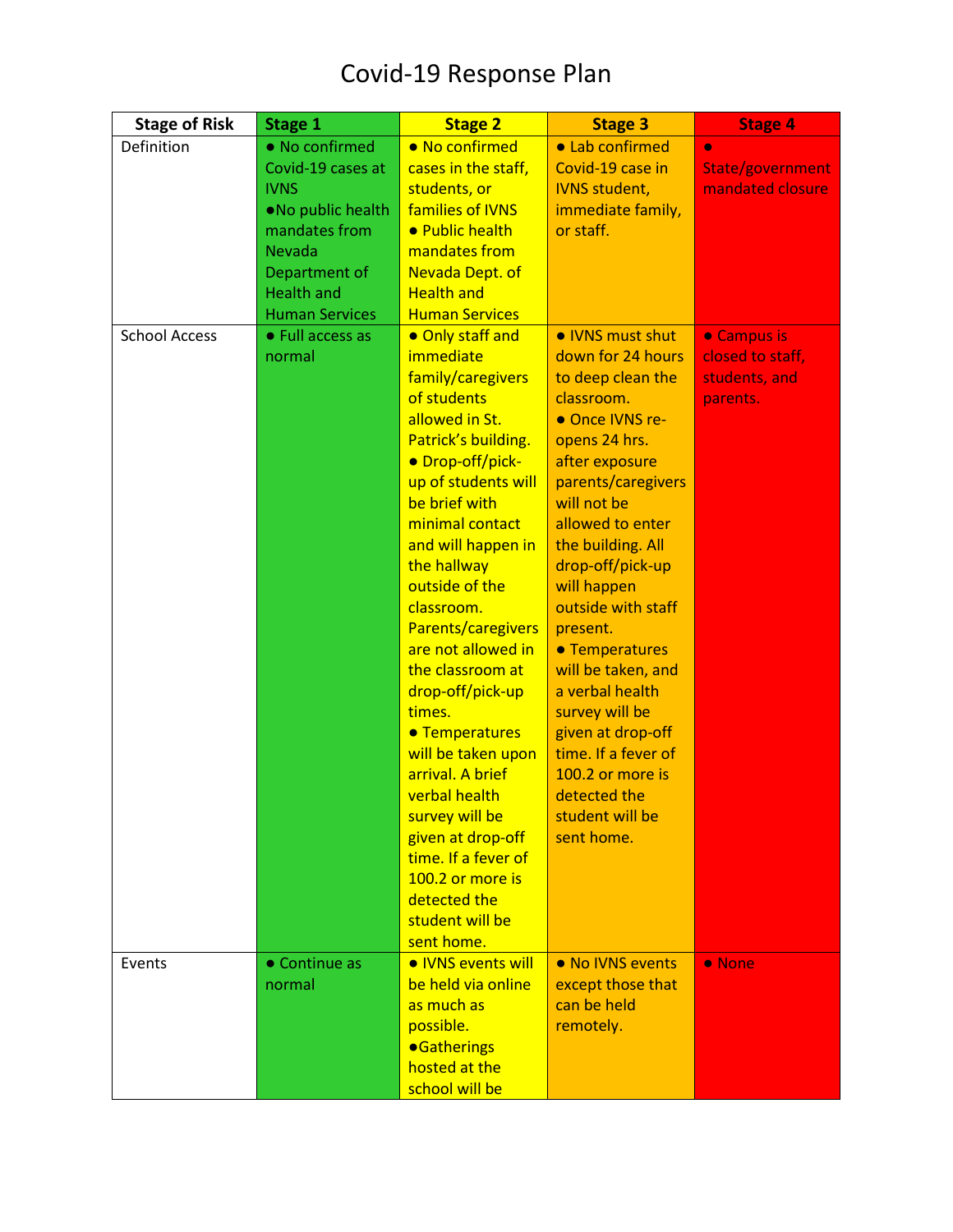|                 |                                                          | limited to 50 or<br>fewer people.                                                                                                                                                                                                                                                                                                                                                                                                                                              |                                                                                                                                                                                                                                                   |                                                                                                                                                 |
|-----------------|----------------------------------------------------------|--------------------------------------------------------------------------------------------------------------------------------------------------------------------------------------------------------------------------------------------------------------------------------------------------------------------------------------------------------------------------------------------------------------------------------------------------------------------------------|---------------------------------------------------------------------------------------------------------------------------------------------------------------------------------------------------------------------------------------------------|-------------------------------------------------------------------------------------------------------------------------------------------------|
| Communication   | • Continue as<br>normal                                  | • Email and<br>newsletters will<br>be the primary<br>way that IVNS will<br>communicate<br>current level and<br>new protocols.                                                                                                                                                                                                                                                                                                                                                  | • Email and<br>newsletters will<br>be the primary<br>way IVNS will<br>communicate<br>current level and<br>new protocols.                                                                                                                          | • Email and<br>newsletters will<br>be the primary<br>way IVNS will<br>communicate<br>about current<br>level and when<br>the campus may<br>open. |
| <b>Staff</b>    | • Normal work<br>schedule and<br>delivery of<br>lessons. | • Normal work<br>schedule unless<br>symptoms of<br>illness occur.<br><b>• Temperatures</b><br>will be taken at<br>time of arrival.<br>•Masks and if<br>desired face<br>shields will be<br>worn in the<br>common areas of<br>the building as<br>well as in the<br>classroom. Masks<br>can be removed if<br>needing to show<br><b>visual teaching</b><br>cues on the face.<br>• Handwashing<br>upon arrival and<br>throughout the<br>day according to<br>licensing<br>protocols. | • IVNS will have<br>to shut down for<br>24 hours in which<br>staff will be held<br>responsible for<br>deep cleaning the<br>classroom before<br>re-opening.<br>• After 24 hours<br>normal work<br>schedule unless<br>symptoms of<br>illness occur. | • Campus is<br>closed to staff,<br>but online<br>teaching may<br>proceed while<br>campus is closed.                                             |
| <b>Students</b> | • Normally<br>scheduled days<br>and hours.               | • Normally<br>scheduled days<br>and hours.<br><b>• Temperatures</b><br>will be taken upon<br>arrival. If a fever<br>of 100.2 or above<br>is detected, they<br>will be sent back<br>home.<br>• Handwashing<br>upon arrival into                                                                                                                                                                                                                                                 | • After 24-hour<br>school closure,<br>students may<br>return to their<br>normally<br>scheduled days<br>and hours.<br>• Temperatures<br>will be taken upon<br>arrival. If a fever<br>of 100.2 or above<br>is detected, they                        | <b>• Campus is</b><br>closed, but online<br>classes may<br>proceed.                                                                             |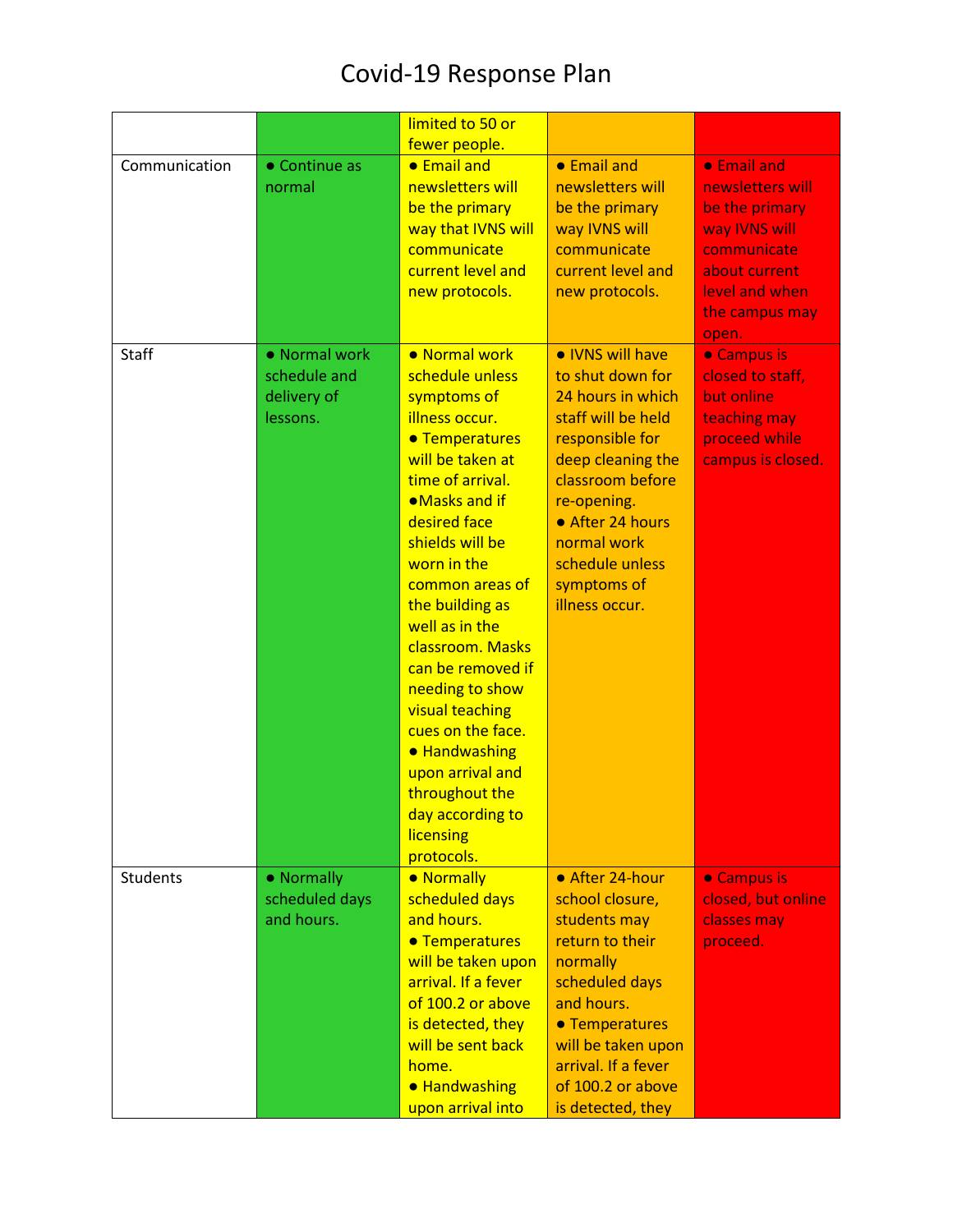|           |                             | the classroom                      | will be sent back    |                                  |
|-----------|-----------------------------|------------------------------------|----------------------|----------------------------------|
|           |                             | with a staff                       | home.                |                                  |
|           |                             | member.                            | • Handwashing        |                                  |
|           |                             | <b>Frequent</b>                    | upon arrival into    |                                  |
|           |                             | handwashing                        | the classroom        |                                  |
|           |                             | throughout the                     | with a staff         |                                  |
|           |                             | day based on                       | member.              |                                  |
|           |                             | licensing                          | Frequent             |                                  |
|           |                             | protocols.                         | handwashing          |                                  |
|           |                             | · Masks must be                    | throughout the       |                                  |
|           |                             | worn on common                     | day based on         |                                  |
|           |                             | areas of the                       | licensing            |                                  |
|           |                             | building, but in                   | protocols.           |                                  |
|           |                             | the classroom                      | • Masks must be      |                                  |
|           |                             | may be worn and                    | worn in common       |                                  |
|           |                             | left to the parents'               | areas of the         |                                  |
|           |                             | discretion.                        | building, but in     |                                  |
|           |                             | • Lunches and                      | the classroom        |                                  |
|           |                             | outerwear may be                   | may be worn and      |                                  |
|           |                             | brought from                       | left to the parents' |                                  |
|           |                             | home, but other                    | discretion.          |                                  |
|           |                             | items from home                    | • Lunches and        |                                  |
|           |                             | will not be                        | outerwear may be     |                                  |
|           |                             | allowed.                           | brought from         |                                  |
|           |                             |                                    | home, but other      |                                  |
|           |                             |                                    | items from home      |                                  |
|           |                             |                                    | will not be          |                                  |
|           |                             |                                    | allowed.             |                                  |
| Classroom | • Classroom and             | <b>•Enhanced</b>                   | • IVNS must shut     |                                  |
|           |                             |                                    | down for 24 hours    | • Campus is<br>closed but online |
|           | bathroom are<br>cleaned and | cleaning routine                   |                      |                                  |
|           |                             | per licensing                      | for deep cleaning.   | classes may                      |
|           | disinfected by              | protocols.                         | • After re-          | proceed.                         |
|           | staff and                   | · High touch                       | opening:             | • Classroom is                   |
|           | janitorial once             | surfaces will be                   | enhanced cleaning    | deep cleaned                     |
|           | per day per state           | cleaned and                        | routine per          | before re-                       |
|           | licensing                   | disinfected twice                  | licensing            | opening.                         |
|           | protocols.                  | per day.                           | protocols.           |                                  |
|           | •Tables are                 | • Tables are<br>cleaned after each | • Tables are         |                                  |
|           | cleaned after               |                                    | cleaned after each   |                                  |
|           | each activity and           | activity and                       | activity and before  |                                  |
|           | before and after            | before and after                   | and after each       |                                  |
|           | each snack or               | each snack or                      | snack or meal.       |                                  |
|           | meal.                       | meal.                              | • Materials will be  |                                  |
|           | • Materials will be         | • Materials will be                | disinfected after    |                                  |
|           | disinfected at the          | disinfected after                  | each use to the      |                                  |
|           | end of each day             | each use to the                    | extent that is       |                                  |
|           | to the extent that          | extent that is                     | possible.            |                                  |
|           | is possible.                | possible.                          |                      |                                  |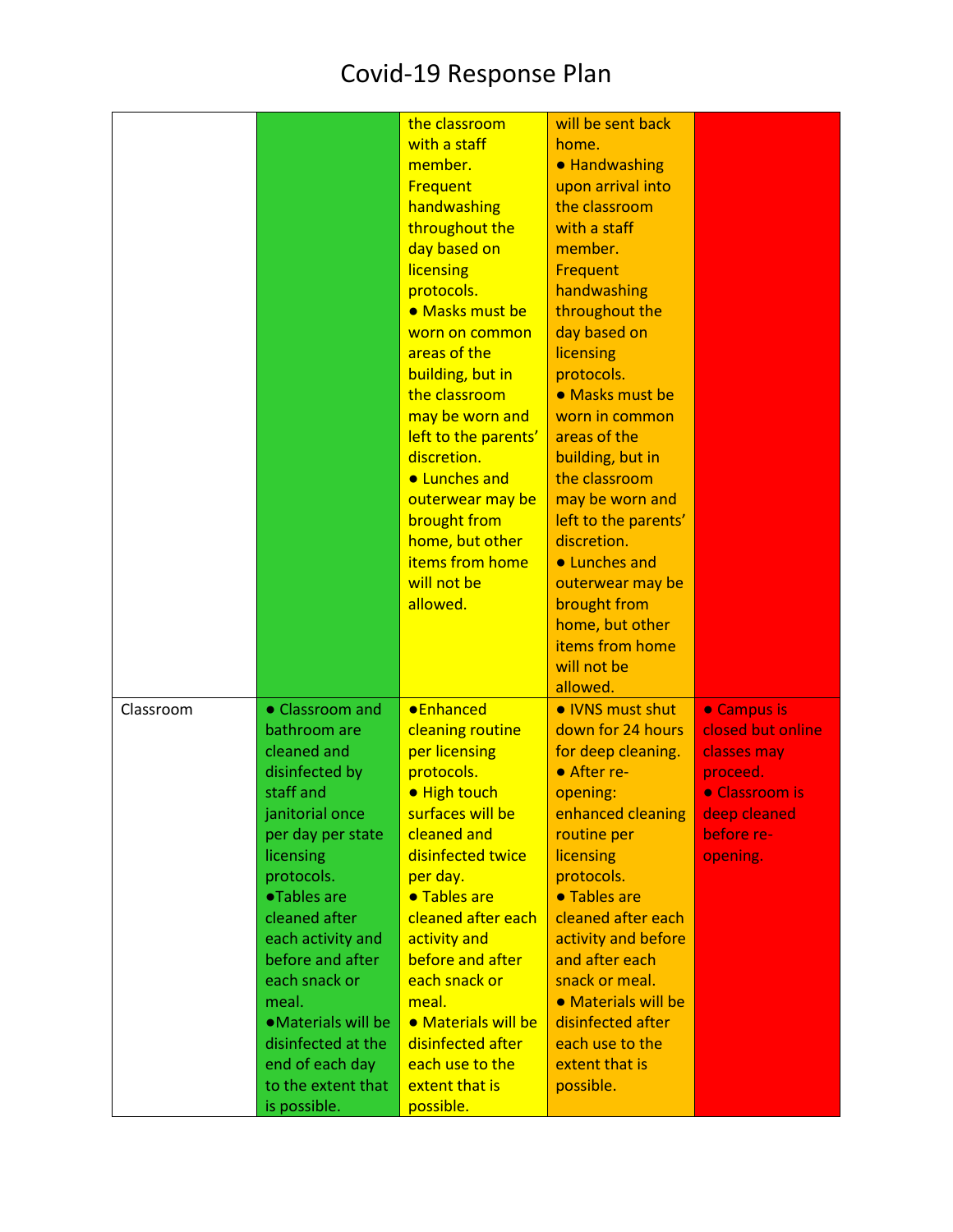|                      | • Classroom is<br>deep cleaned and<br>disinfected once<br>per week.                                                                                                    | • Classroom is<br>deep cleaned and<br>disinfected once<br>per week.                                                                                                                                                                                                                                                                                                                                                                                                               | •Classroom is<br>deep cleaned, and<br>building is<br>disinfected twice<br>per week.                                                                                                                                                                                                                                                                                                                                                                                                                                                                                                                                                                                                                                                                                                                                    |                               |
|----------------------|------------------------------------------------------------------------------------------------------------------------------------------------------------------------|-----------------------------------------------------------------------------------------------------------------------------------------------------------------------------------------------------------------------------------------------------------------------------------------------------------------------------------------------------------------------------------------------------------------------------------------------------------------------------------|------------------------------------------------------------------------------------------------------------------------------------------------------------------------------------------------------------------------------------------------------------------------------------------------------------------------------------------------------------------------------------------------------------------------------------------------------------------------------------------------------------------------------------------------------------------------------------------------------------------------------------------------------------------------------------------------------------------------------------------------------------------------------------------------------------------------|-------------------------------|
| <b>Sickness Care</b> | • Students will be<br>monitored by<br>staff. If child<br>exhibits flu/cold<br>like symptoms<br>with a fever of<br>100.2 or above,<br>the student will<br>be sent home. | • If students<br>present any<br>flu/cold like<br>symptoms with a<br>fever of 100.2 or<br>above, the<br>student will be<br>isolated with a<br>staff member and<br>a parent or<br>caregiver must<br>immediately come<br>take them home.<br>• Children must<br>be free of all<br>symptoms and<br>fever free for 48<br>hours, without the<br>use of medication<br>before returning<br>to school.<br>● If Covid-19<br>symptoms are<br>present a Covid-<br>19 test may be<br>requested. | • If students<br>present any<br>flu/cold like<br>symptoms with a<br>fever of 100.2 or<br>above, the<br>student will be<br>isolated with a<br>staff member and<br>a parent or<br>caregiver must<br>immediately come<br>take them home.<br>• Children must<br>be free of all<br>symptoms and<br>fever free for 48<br>hours, without the<br>use of medication<br>before returning<br>to school.<br>• If Covid-19<br><b>Symptoms are</b><br>present a Covid-<br>19 test may be<br>requested.<br>• If any family<br>members of a<br>student test<br>positive for Covid-<br>19, the student<br>must stay home<br>for 10 days. If any<br>symptoms present<br>themselves within<br>that time frame<br>the student can<br>not return until<br>they are free of all<br>symptoms and<br>fever for 48 hours,<br>without the use of | • None - campus<br>is closed. |